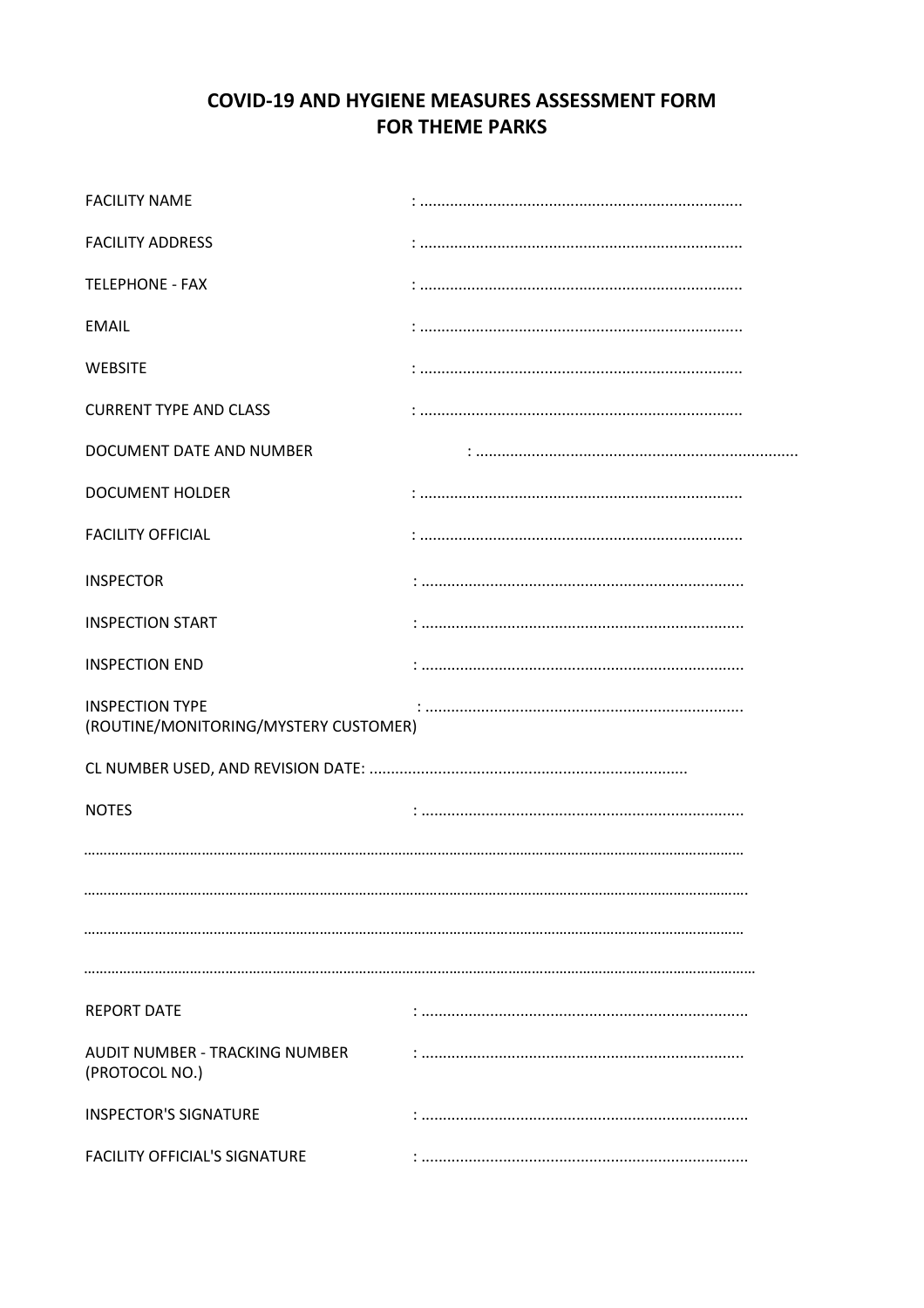## **Certificate Name and Logo**

The Certificate's name is ……… in Turkish and

English, and the Certificate's Logo is ……….

Each certificate shall be assigned a serial number by the Republic of Türkiye, Ministry of Culture and Tourism.

## **Purpose**

The purpose of this certificate is to define the actions to be taken by theme parks to meet the high expectations of visitors with regard to hygiene and safety including the concerns of a COVID-19 infection, and to plan training programs for employees in workplaces in order to eliminate the negative effects of the COVID-19 pandemic, and to define the procedures and principles for prevention of the infection of coronavirus.

## **Scope**

This certificate covers those organizations which were awarded a Certificate of Operation or Investment by the Republic of Türkiye, Ministry of Culture and Tourism, and the organizations to be approved by the Ministry.

#### **Basis**

This Assessment Form is based on the practices of the Turkish Ministry of Health; Turkish Ministry of Family, Labor and Social Services; Turkish Ministry of Agriculture and Forestry; the Scientific Advisory Board of the Turkish Ministry of Health; World Health Organization (WHO), Public Health Law; the Law No. 5996 on Veterinary Services, Plant Health, Food and Feed; TSE 13811 Standard on Hygiene and Sanitation Management Systems; and National and International Health and Tourism Industries.

## **Procedure and Objectives**

Facilities are primarily intended to commission a Supervisor to supervise the entire process, draw up protocols for all departments, ensure that employees are properly trained on the said issues, actively engage in efforts in Hygiene, Sanitation and Social Distancing, complete the correct practices of Food Hygiene and Safety as well as the procedures of reducing the risk of COVID-19 infection, promote their efforts in Türkiye and worldwide by effective means of communication and raise awareness, in order to meet the expectations of visitors and achieve a positive perception and competitive edge.

The Ministry of Culture and Tourism's Circulars on the Controlled Normalization, and the Epidemic (COVID-19) Management and Operation Guidelines of the Ministry of Health, Scientific Advisory Board, are the guiding principles of all criteria including social distancing, hygiene and cleaning supplies specified herein.

## **Cooperation and Certification**

A facility may be obtain the certificate only if they are found to fulfill the requirements upon the inspection to be made by the Authority or organization to be nominated by the Ministry in cooperation with the national or international supplier of hygiene and cleaning supplies that they cooperate with, in line with the principles of the "Assessment Form" prepared for the award of the certificate.

## **Duration and Effect**

The arrangements made hereunder, and all provisions hereof shall cease to have effect once transmission and impact of the COVID-19 have declined and the measures implemented by the Turkish Government to stop the spread of the disease in Türkiye are abolished.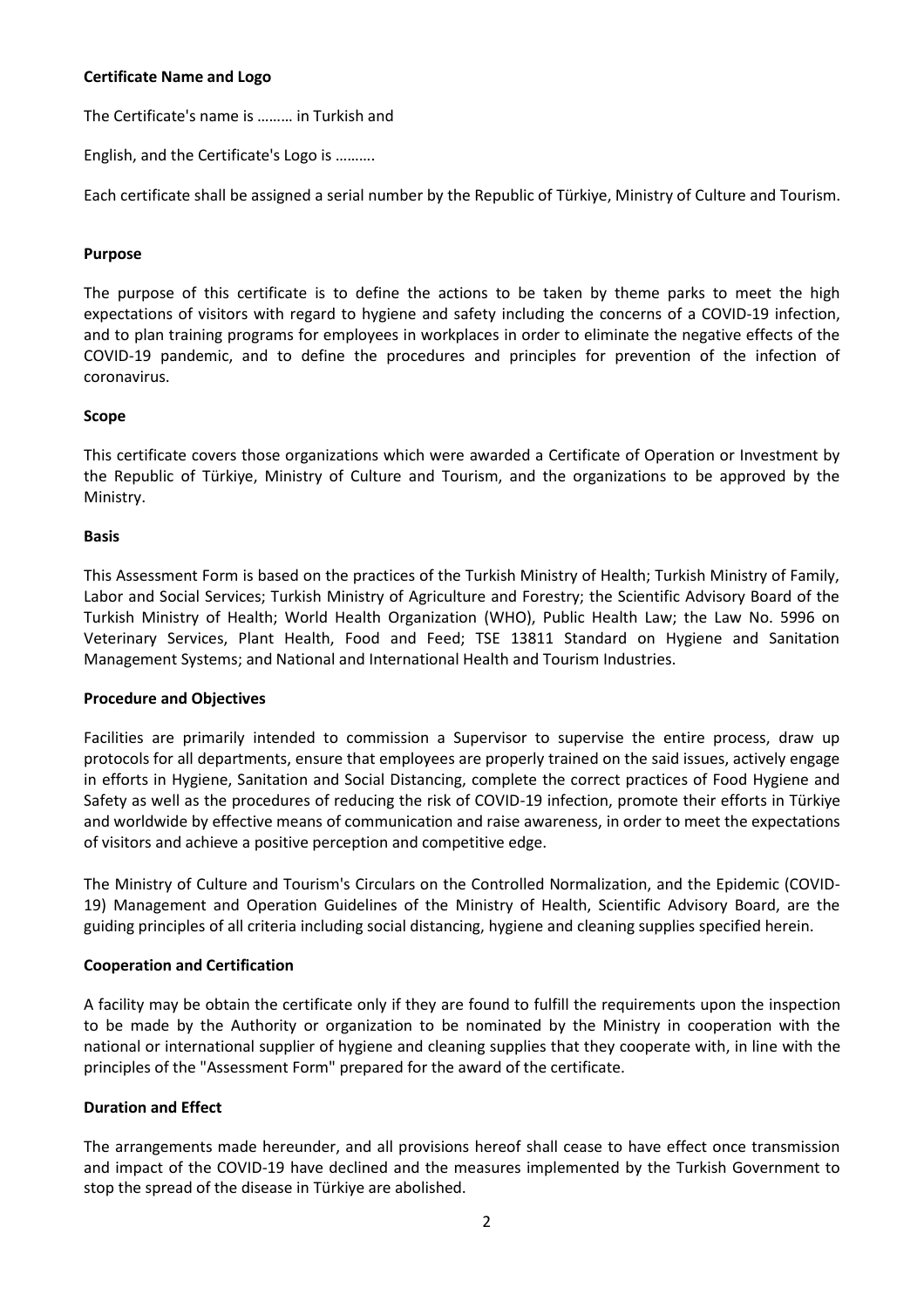# **ASSESSMENT FORM**

## **A. COMPULSORY PRACTICES**

|                | <b>STATEMENT</b>                                                                                                                                                                                                                                                                                                                                                              | <b>YES</b> | <b>NO</b> |
|----------------|-------------------------------------------------------------------------------------------------------------------------------------------------------------------------------------------------------------------------------------------------------------------------------------------------------------------------------------------------------------------------------|------------|-----------|
| $\mathbf{1}$   | There is an "Action Plan" in place within the facility for the<br>infection measures and hygiene practices, and measures to be<br>taken to identify symptomatic or suspicious employees or visitors.                                                                                                                                                                          |            |           |
| $\overline{2}$ | An employee of the facility is authorized to implement and<br>supervise the "Action Plan".                                                                                                                                                                                                                                                                                    |            |           |
| $\overline{3}$ | There are protocols covering the hygiene practices affecting the<br>processes of every department and unit.                                                                                                                                                                                                                                                                   |            |           |
| 4              | There are periodic monitoring forms and checklists supporting all<br>procedures and protocols.                                                                                                                                                                                                                                                                                |            |           |
| 5              | The registration system formed is actively used in the organization.                                                                                                                                                                                                                                                                                                          |            |           |
| 6              | Based on the inspections, necessary actions are taken.                                                                                                                                                                                                                                                                                                                        |            |           |
| $\overline{7}$ | A plan is in place based on the capacity of the entrances, entrance<br>halls, foyer areas, play and amusement areas, playing equipment<br>for children, performance areas, swimming and amusement pools<br>with water slides, all indoor and outdoor areas including eating,<br>drinking and shopping units, and amusement equipment in<br>compliance with social distancing. |            |           |
| 8              | Considering potential congestions at the entrance of all units, floor<br>markings are applied to draw attention to social distancing rules.<br>Measures are taken to accept only the number of visitors specified<br>in the social distancing plan, and to enforce social distancing rules<br>in waiting areas. There is queue area management in place.                      |            |           |
| 9              | Hand sanitizers approved by the Ministry of Health are available in<br>the facility and in common areas.                                                                                                                                                                                                                                                                      |            |           |
| 10             | The employees are regularly trained on the plans and protocols to<br>be implemented in the facility.                                                                                                                                                                                                                                                                          |            |           |
| 11             | There are necessary arrangements in place to conduct employee<br>training programs remotely (e-learning).                                                                                                                                                                                                                                                                     |            |           |
| 12             | The employees are trained on the use of hygienic materials and<br>protective equipment.                                                                                                                                                                                                                                                                                       |            |           |
| 13             | Written and visual posters about the Covid-19 and hygiene<br>practices are placed at appropriate spots in staff areas and public                                                                                                                                                                                                                                              |            |           |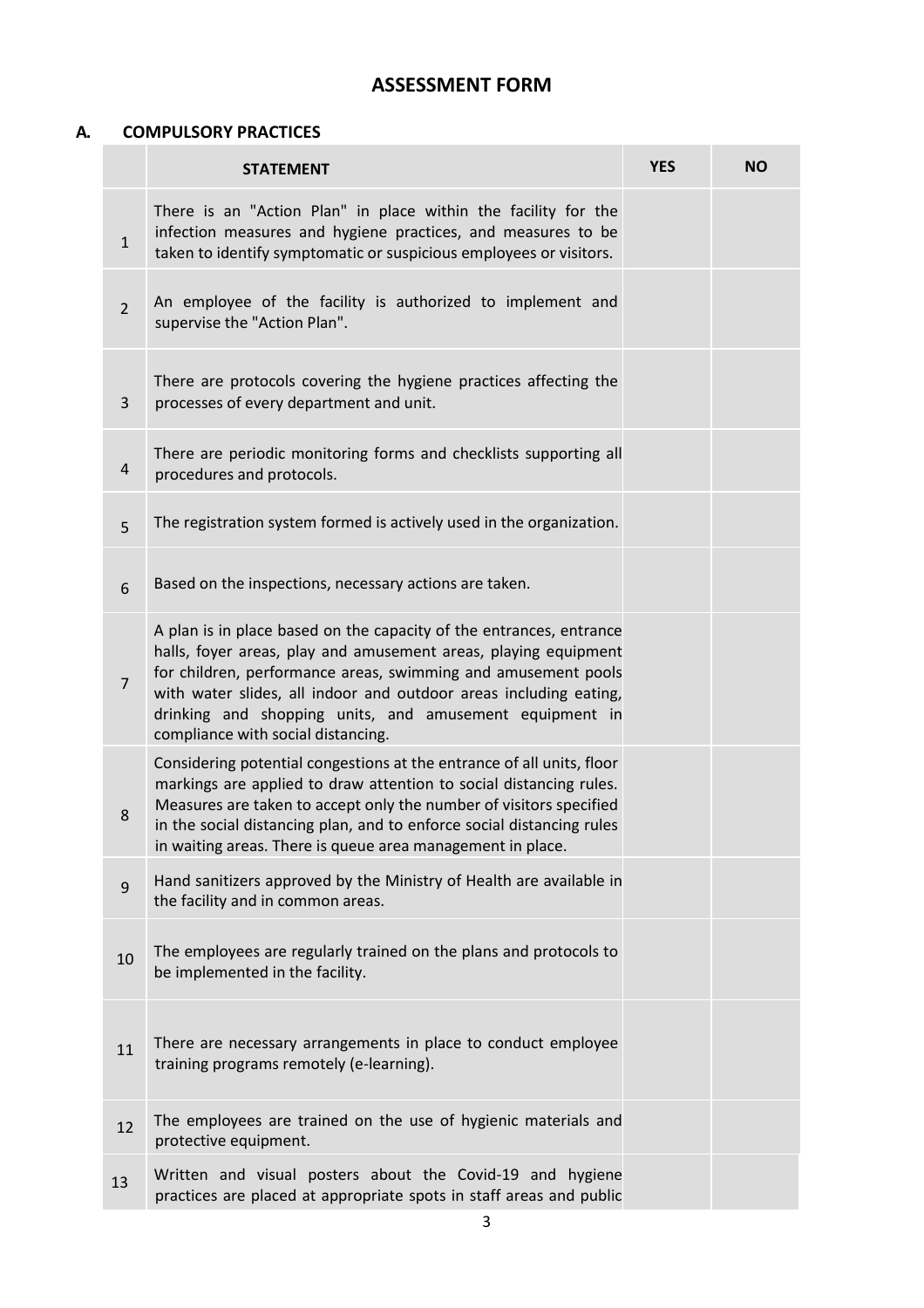|    | areas of the organization.                                                                                                                                                                                                                                                                                            |
|----|-----------------------------------------------------------------------------------------------------------------------------------------------------------------------------------------------------------------------------------------------------------------------------------------------------------------------|
| 14 | Unit supervisors regularly keep records of cleaning and hygiene<br>practices.                                                                                                                                                                                                                                         |
| 15 | Protective maintenance and repair of all installations and<br>equipment (energy, heating, ventilation, climate control<br>equipment, dishwashers, washing machines, refrigerators,<br>elevators, amusement and game equipment, etc.) are periodically<br>done by an authorized service shop or qualified specialists. |
| 16 | Filters of air conditioning and ventilation systems are replaced<br>regularly, and such systems operate completely with fresh air<br>supply.                                                                                                                                                                          |
| 17 | All areas are ventilated naturally to the extent permissible by<br>physical conditions.                                                                                                                                                                                                                               |
| 18 | There are exhibition and performance protocols (e.g. stage<br>capacity, preferring performances that do not include inviting the<br>audience to the stage) in place based on the conditions of the<br>pandemic.                                                                                                       |
| 19 | All supervisors of the departments of Purchasing, Cargo Handling,<br>Storage Areas, Kitchen, and Production and Serving of Food hold<br>regular assessment meetings about the measures and processes<br>concerning Food Safety and Hygiene.                                                                           |
| 20 | Employees' hygiene training records approved by the relevant<br>NGOs are available in their personnel files.                                                                                                                                                                                                          |

## **B. ORGANIZATION OF PUBLIC SPACES**

# **a) Amusement and Game Equipment and Pools, Performance Halls and Entrance Units**

|                             | <b>STATEMENT</b>                                                                                                                                                                                                  | <b>YES</b> | NΟ |
|-----------------------------|-------------------------------------------------------------------------------------------------------------------------------------------------------------------------------------------------------------------|------------|----|
| 1                           | Measures and practices are in place regarding the Covid-19 and<br>hygiene, and visitors are informed in written about the rules<br>they are expected to follow.                                                   |            |    |
| $\mathcal{D}_{\mathcal{L}}$ | A mask and a pair of gloves are made available upon request at<br>the entrance of the facility.                                                                                                                   |            |    |
| 3                           | A thermal camera or a contactless thermometer is used to take<br>attendees' temperature, and those whose temperature is above<br>38°C are recorded (and are not allowed in).                                      |            |    |
| $\overline{4}$              | Where a payment is required, online and contactless means of<br>payment are preferred to the extent possible.                                                                                                     |            |    |
| $\overline{5}$              | Visitors and employees are required to wear a mask in the<br>premises. The employees at the payment or entrance areas are<br>isolated by a face shield or a transparent partition panel in<br>addition to a mask. |            |    |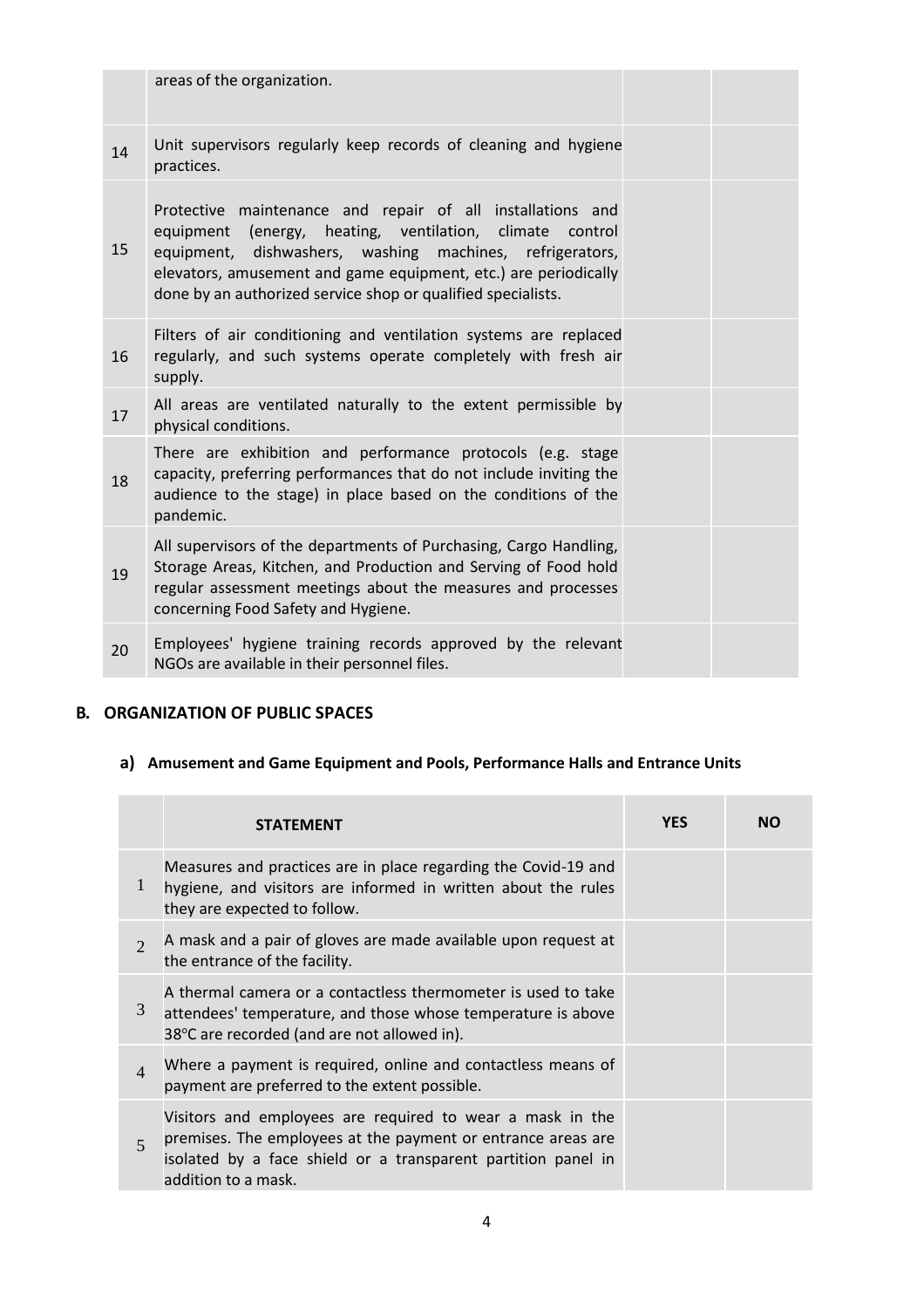| 6              | Direction and duration of visitor traffic is arranged to prevent<br>congestion at entrances, exits and walking routes (Direction<br>markings are applied if physically appropriate, designating<br>separate entrances and exits, or if this is not possible, separating<br>them with barriers/tapes). |  |     |
|----------------|-------------------------------------------------------------------------------------------------------------------------------------------------------------------------------------------------------------------------------------------------------------------------------------------------------|--|-----|
| $\overline{7}$ | Since entrances to the premises follow a circular pattern, once<br>the capacity specified in the social distancing plan is reached,<br>measures to prevent entrance of new users are taken and floor<br>markings are applied to ensure that they follow social distancing<br>rules while waiting.     |  |     |
| 8              | Designated capacities based on social distancing rules are posted<br>at the entrance of all indoor and outdoor areas as well as<br>amusement and game equipment, and pools if any.                                                                                                                    |  |     |
| 9              | Seating and viewing layout of performance halls, theaters, game<br>and amusement equipment fulfill the social distancing<br>requirements. Markings are applied on seating areas and aisles<br>among them to direct attendees appropriately.                                                           |  |     |
| 10             | Surfaces such as game and amusement equipment, which are<br>frequently exposed to contact, are cleaned and sanitized with<br>every new user.                                                                                                                                                          |  |     |
| 11             | Indoor and outdoor performance, amusement and ride units are<br>equipped with hand sanitizers at the entrance/inside suitable to<br>their use and capacities.                                                                                                                                         |  |     |
| 12             | Periods of breaks considering the start and end times, and the<br>number of visitors allowed are designated for the waiting rooms<br>of amusement and game equipment to prevent prolonged stays<br>and close encounters at entrances and exits.                                                       |  |     |
| 13             | Disposable items (pens, notepads, cups, utensils and cutlery,<br>etc.) are used, or cleaning is made for hygiene every time such<br>items are used.                                                                                                                                                   |  |     |
| 14             | There is a separate waste bin for glove and mask waste at the<br>relevant parts of the premises.                                                                                                                                                                                                      |  |     |
| 15             | Hand sanitizers are available at the entrance of elevators.<br>Occupants are informed about the elevator capacity. There are<br>social distance markings in elevator cabs.                                                                                                                            |  | N/A |
| 16             | If there are commercial units within the facility, they follow the<br>hygiene and social distancing rules.                                                                                                                                                                                            |  |     |
| 17             | If dressing room/cloakroom service is available, each user is<br>served in a contact-free space.<br>In dressing rooms, every second closet is left empty and dressing<br>rooms are regularly ventilated.                                                                                              |  |     |
| 18             | Capacity and social distancing markings are available in dressing<br>and shower areas.                                                                                                                                                                                                                |  |     |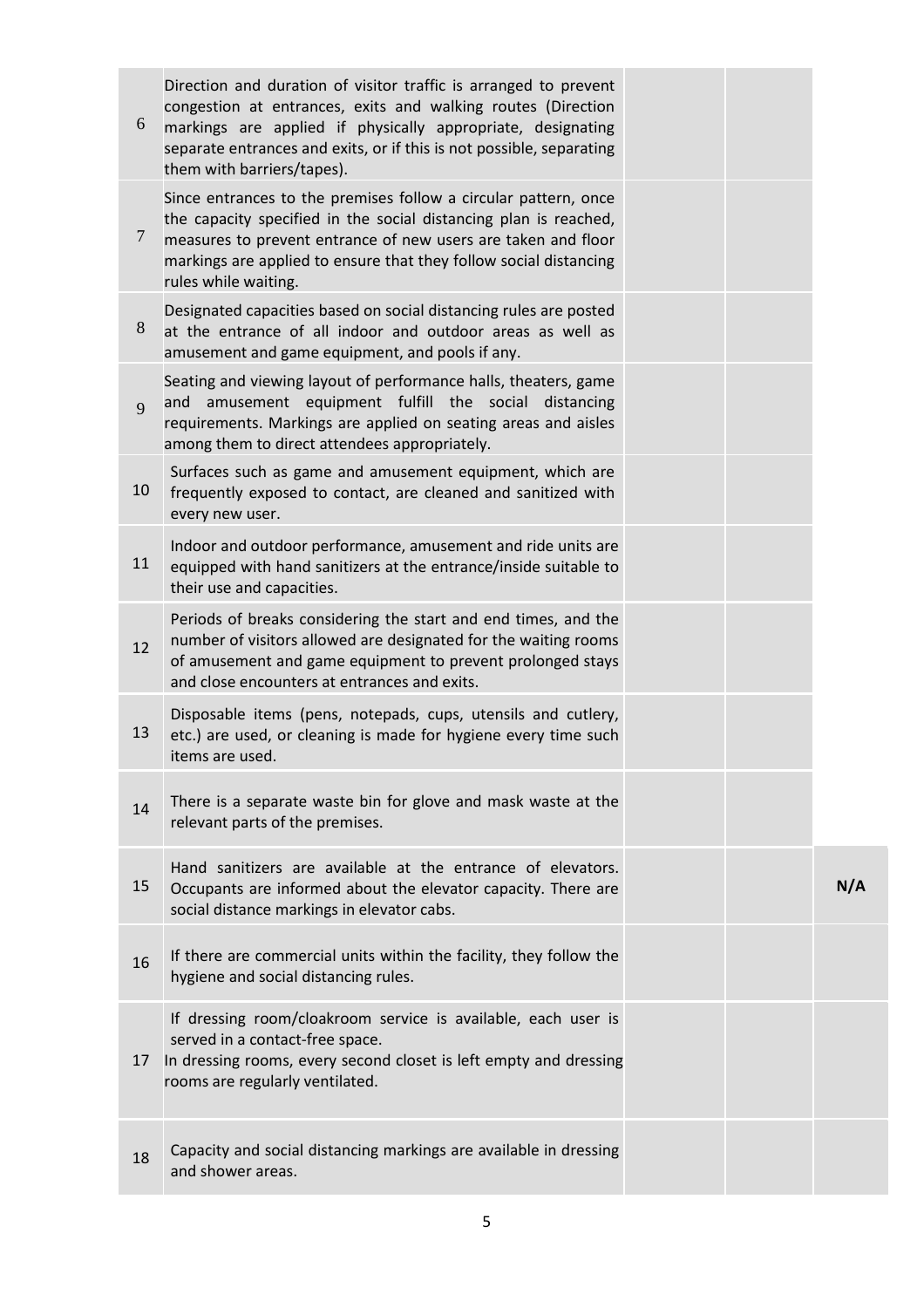| 19              | Indoor amusement and game equipment are inactive.                                                                                                                                                                                                                                                                   |  |  |
|-----------------|---------------------------------------------------------------------------------------------------------------------------------------------------------------------------------------------------------------------------------------------------------------------------------------------------------------------|--|--|
| 20              | Where the entrances of a water slide are adjacent, waiting areas<br>fulfill social distancing (1.5 meters) requirements.                                                                                                                                                                                            |  |  |
| 21              | Periods of breaks considering the start and end times, and<br>number of guests allowed are designated for the waiting rooms<br>of amusement and game pools (water slides, amusement pools,<br>wave pools, river, vortex and water games) to prevent<br>prolonged stays and close encounters at entrances and exits. |  |  |
| 22              | Where pools are available, a sufficient number of certified<br>lifeguards are employed based on the number of pools and<br>working hours.                                                                                                                                                                           |  |  |
| 23              | There are certified lifeguards at the top and bottom of the water<br>slides.                                                                                                                                                                                                                                        |  |  |
| 24              | There is an employee in charge of supervising adherence to social<br>distancing and capacity rules in children's amusement pools and<br>water slides.                                                                                                                                                               |  |  |
| 25              | Parasols around the swimming pools are organized according<br>to the social distancing requirements. If there is fixed shades,<br>sunloungers are organized in accordance with the social<br>distancing requirements.                                                                                               |  |  |
| 26              | Chlorine levels are maintained between 1 and 3 ppm for<br>outdoor pools, and 1 and 1.5 ppm for indoor pools. This is logged<br>on a regular basis. Chlorine levels are logged and verified<br>regularly.                                                                                                            |  |  |
| 27              | Necessary action is taken if the chlorine measurement reading<br>is outside the acceptable range for verification of chlorine levels.                                                                                                                                                                               |  |  |
| 28              | Hygiene and disinfection activities for the toilets, showers and<br>dressing cabins around the pools and beaches are logged.                                                                                                                                                                                        |  |  |
| 29              | Surfaces exposed to frequent contact, such as the water slides,<br>inflatable boats, oxygen bottles and life jackets are cleaned and<br>sanitized after each use. Used and sanitized ones are kept<br>separately.                                                                                                   |  |  |
| 30              | If the facility provides towels, they are presented in sealed bags<br>or by the staff.                                                                                                                                                                                                                              |  |  |
| 30 <sup>°</sup> | 5D and 3D glasses and all glasses used as part of the VR units are<br>sanitized after each use. Otherwise, such units are removed from<br>service.                                                                                                                                                                  |  |  |
|                 |                                                                                                                                                                                                                                                                                                                     |  |  |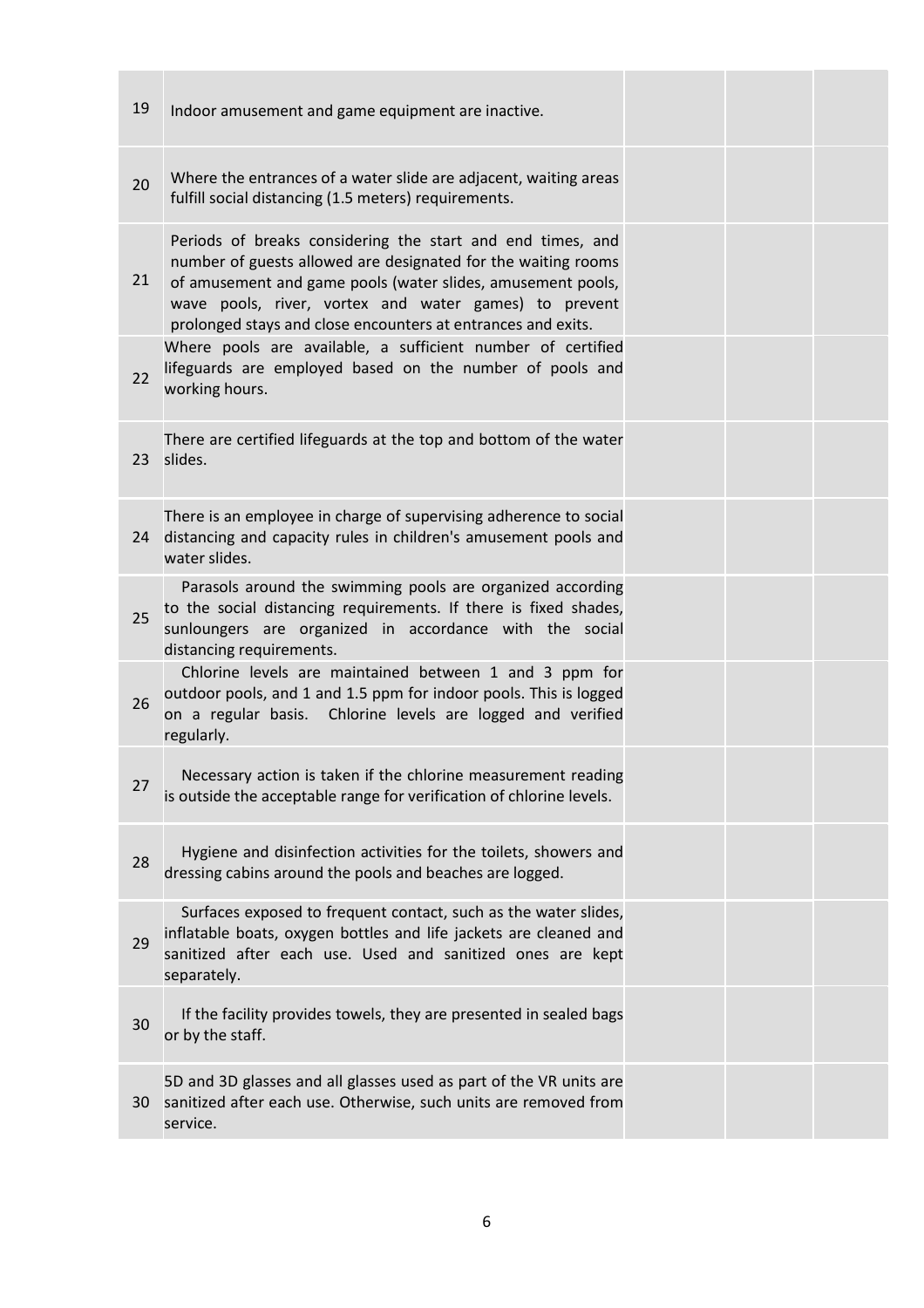Those amusement units and rides where contact between individuals cannot be prevented (e.g. ball pits or units where users cannot stay still or sit down) are removed from service.

32 2-seat, 3-seat and 4-seat boats in water slides are furnished with caution messages that only the members of the same family or guests staying with them are allowed to ride the same boat.

## **b) Food & Beverage Units**

31

**Contract** 

|                | <b>STATEMENT</b>                                                                                                                                                                                                                                                                                                                                                            | <b>YES</b> | <b>NO</b> | N/A |
|----------------|-----------------------------------------------------------------------------------------------------------------------------------------------------------------------------------------------------------------------------------------------------------------------------------------------------------------------------------------------------------------------------|------------|-----------|-----|
| $\mathbf{1}$   | A minimum distance of 1.5 meters is left among tables and 60<br>cm is left among adjacent chairs.                                                                                                                                                                                                                                                                           |            |           |     |
| $\overline{2}$ | Food and beverage service equipment is regularly cleaned<br>before and after each service.                                                                                                                                                                                                                                                                                  |            |           |     |
| 3              | Shared tea/coffee machines, vending machines and similar<br>other equipment are removed or an employee is commissioned<br>to give guests beverages from such equipment.                                                                                                                                                                                                     |            |           |     |
| 4              | Such items as dining tables and chairs, service equipment,<br>sugar, salt, spices, napkin dispensers and menus are properly<br>wiped and sanitized using a sanitizer approved by the Ministry<br>of Health. Disposable sugar, salt, spices and napkins are offered<br>to the extent possible.                                                                               |            |           |     |
| 5              | A hand sanitizer or wet wipes/liquid containing with 70-percent<br>alcohol content.                                                                                                                                                                                                                                                                                         |            |           |     |
| 6              | If food is served from a buffet, there is a glass shield to prevent<br>the visitors from contacting the food in the buffet. If the buffet<br>is mounted on a wall, a sufficient amount of space is left so that<br>the service employees can serve food, and the service counter<br>is arranged in a way that visitors are prevented from directly<br>accessing the buffet. |            |           |     |
| 7              | There are hand sanitizers accessible to visitors and employees.                                                                                                                                                                                                                                                                                                             |            |           |     |

## **c) Kitchens**

| <b>STATEMENT</b> | rrc<br>د ب |  |
|------------------|------------|--|
|                  |            |  |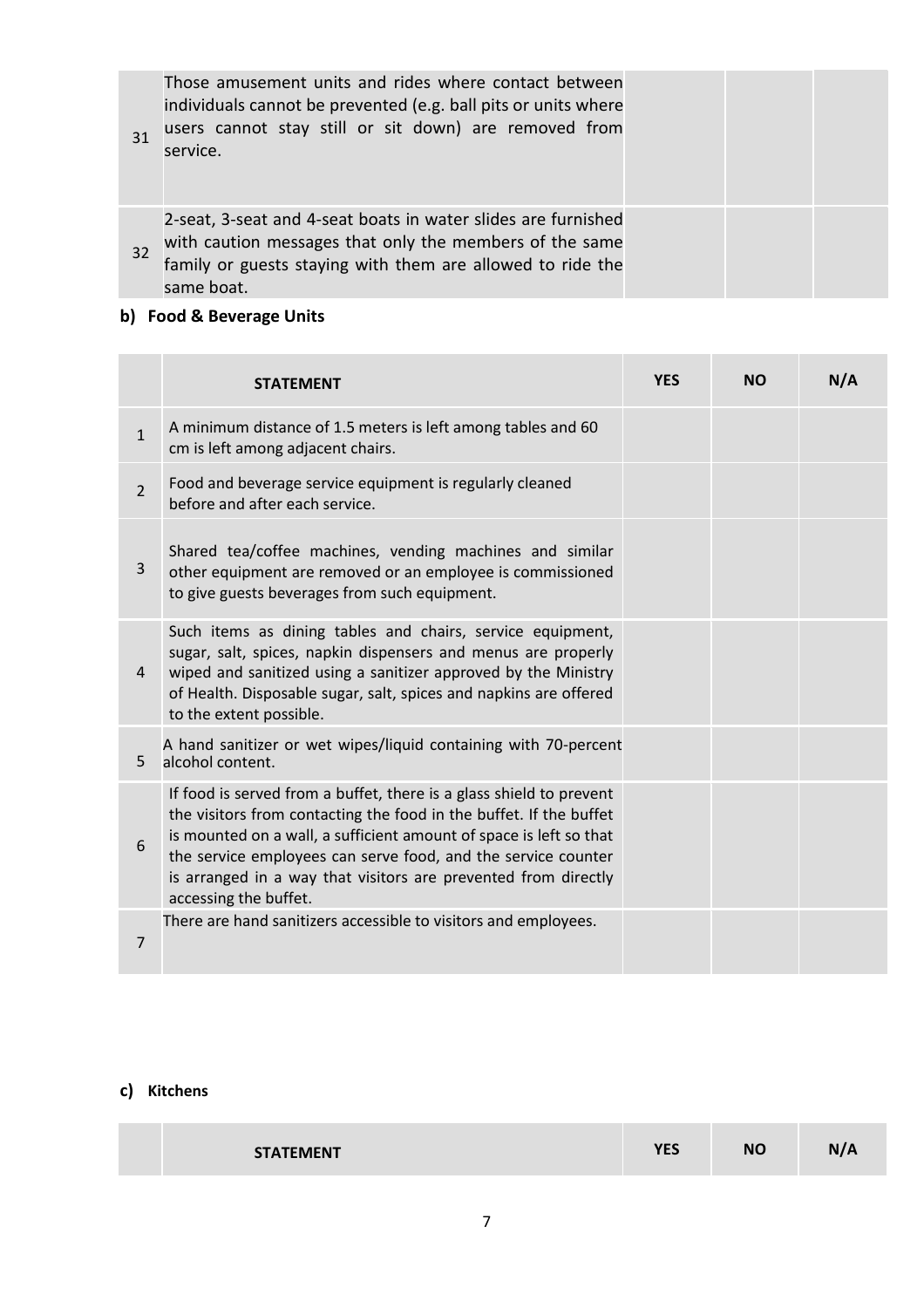| $\mathbf{1}$   | There is a cleaning and hygiene protocol prepared by the facility<br>management for the kitchens.                                              |  |  |
|----------------|------------------------------------------------------------------------------------------------------------------------------------------------|--|--|
| $\overline{2}$ | The actions taken as per the cleaning protocol for kitchens are<br>logged.                                                                     |  |  |
| $\overline{3}$ | The logs kept for compliance with the cleaning protocol for<br>kitchens are confirmed.                                                         |  |  |
| $\overline{4}$ | Necessary actions are taken based on the cleaning confirmation<br>activities.                                                                  |  |  |
| 5              | All food items in kitchens are stored in covered containers<br>suitable for food.                                                              |  |  |
| 6              | Kitchens and storage areas are organized based on product<br>groups and risks.                                                                 |  |  |
| $\overline{7}$ | Temperature of kitchens and storage areas, and humidity of dry<br>storage areas, if any, are measured and logged.                              |  |  |
| 8              | Logged temperature and humidity values are confirmed by a<br>competent employee.                                                               |  |  |
| 9              | The equipment used for the measurements in kitchens are<br>periodically calibrated and verified.                                               |  |  |
| 10             | The facility ensures that items that pose physical risks such as<br>pins, needles, staples, broken glass, etc. are not kept in<br>kitchens.    |  |  |
| 11             | There are durable and lidded waste bins in necessary parts<br>of kitchens.                                                                     |  |  |
| 12             | There is a storage area for fragile items in kitchens.                                                                                         |  |  |
| 13             | All wastes produced in kitchens are disposed of properly.                                                                                      |  |  |
| 14             | The facility ensures that the kitchen staff do not wear any<br>jewelry, gemstone ring or any other accessory.                                  |  |  |
| 15             | The facility ensures that the kitchen staff wear work<br>clothing, and gloves, mask and bonnet as part of the<br>protective measures in place. |  |  |
| 16             | Unauthorized access to kitchens is restricted.                                                                                                 |  |  |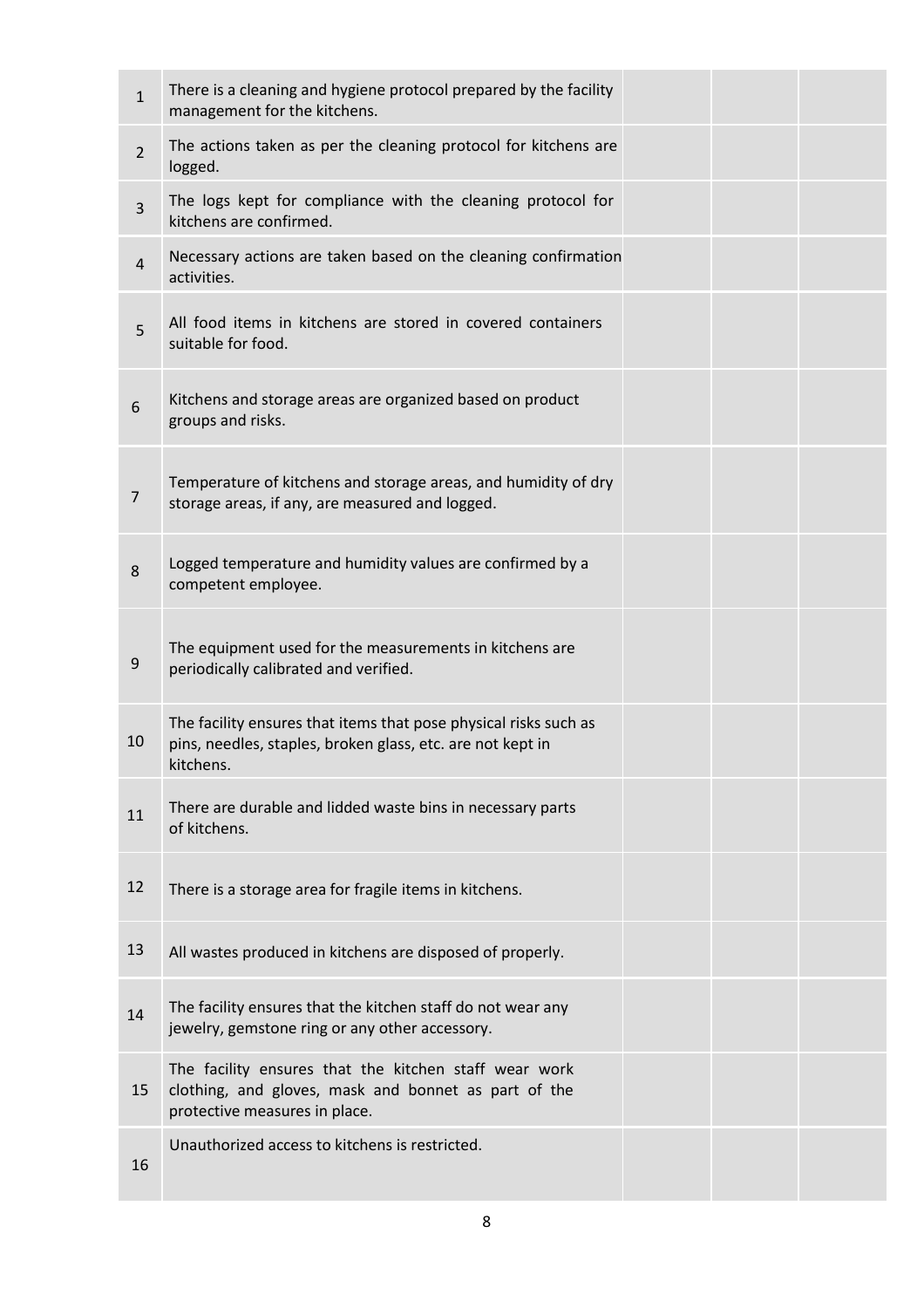| 17 | Dirty and clean items in washing areas of kitchens are<br>separated.                                                                 |  |  |
|----|--------------------------------------------------------------------------------------------------------------------------------------|--|--|
| 18 | Such spaces as shelves, etc. where kitchen equipment is kept are<br>clean and suitable for use.                                      |  |  |
| 19 | Raw materials/products to be returned/disposed of in kitchens<br>are clearly identified (labeled, kept in a separate area, etc.).    |  |  |
| 20 | There are practices in place to prevent food/dish soap residues<br>from building up on washed equipment.                             |  |  |
| 21 | Cleaning chemicals and the equipment are placed separately.                                                                          |  |  |
| 22 | The water used for food production fulfill the conditions specified<br>in the "Regulation on Waters Intended for Human Consumption". |  |  |
| 23 | Vapor and ice used for food production are made from "potable<br>water".                                                             |  |  |
| 24 | Unprocessed (raw) foods and prepared (cooked) foods are kept in<br>separate spaces to prevent cross-contamination.                   |  |  |
| 25 | There are measures in place to prevent packaged and unpackaged<br>food materials from directly contacting the floor.                 |  |  |

**College** 

**College** 

# **d) Washbasin, Toilet and Public Space Hygiene**

|                | <b>STATEMENT</b>                                                                                                                                       | <b>YES</b> | NΟ |
|----------------|--------------------------------------------------------------------------------------------------------------------------------------------------------|------------|----|
| $\mathbf{1}$   | Toilets are accessed via automatic doors. If an automatic door is<br>not available, the entrance door is kept open to prevent<br>contactless entrance. |            |    |
| $\overline{2}$ | Toilet floors, toilet bowls, urinals, washbasins, faucets and<br>spouts, and door handles are cleaned and sanitized often.                             |            |    |
| 3              | Cleaning times are logged and supervised.                                                                                                              |            |    |
| 4              | Hand drying fans are deactivated. Disposable paper towels are<br>available for drying hands.                                                           |            |    |
| 5              | Hygienic items such as soap, toiler paper and paper towel are<br>available in toilets.                                                                 |            |    |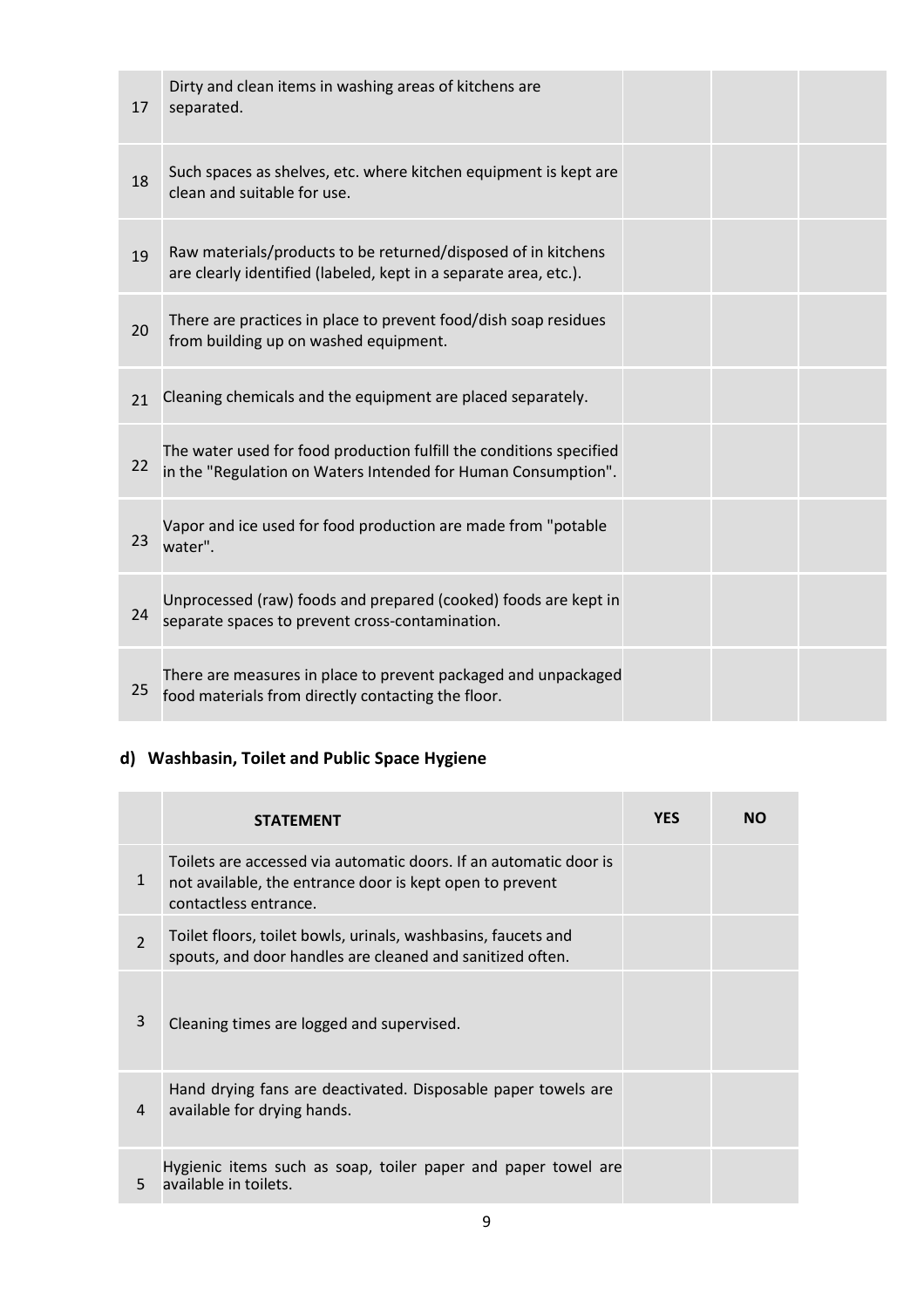| 6 | The employees that clean the toilets wear a mask and goggles<br>or face shield.                                                                                                                                                                                                                                             |  |
|---|-----------------------------------------------------------------------------------------------------------------------------------------------------------------------------------------------------------------------------------------------------------------------------------------------------------------------------|--|
|   | The cleaning supplies and cleaning periods for surfaces with<br>frequent hand contact such as door handles, escalator railings,<br>elevator buttons, ride handles, guardrails, armrests and restrain<br>equipment, and for cleaning and hygiene of floors, walls and<br>floorings are determined. Inspection logs are kept. |  |

## **C. MEASURES AND PRACTICES FOR EMPLOYEES**

|                | <b>STATEMENT</b>                                                                                                                                                                                                                                                                                                                                                   | <b>YES</b> | <b>NO</b> |
|----------------|--------------------------------------------------------------------------------------------------------------------------------------------------------------------------------------------------------------------------------------------------------------------------------------------------------------------------------------------------------------------|------------|-----------|
| $\mathbf{1}$   | Employee areas (dressing rooms, showers, toilets, offices, dining<br>halls, cafeterias, etc. are designed according to social distancing<br>rules. Shifts are organized to prevent congestion.                                                                                                                                                                     |            |           |
| $\overline{2}$ | protective equipment to be used for the working<br>The<br>environment of the employees (separately for office employees,<br>service employees, ticket box employees, lifeguards, kitchen,<br>cleaning employees, and drivers) are determined.                                                                                                                      |            |           |
| 3              | The protective equipment to be used by the employees, such as<br>masks, gloves, face shields and hand sanitizers, are supplied<br>regularly in sufficient amounts.                                                                                                                                                                                                 |            |           |
| $\overline{4}$ | The employees are informed and trained about the use of<br>protective equipment.                                                                                                                                                                                                                                                                                   |            |           |
| 5              | Records of education, motivation and psychological support of<br>the employees regarding the processes are kept in their<br>personnel files.                                                                                                                                                                                                                       |            |           |
| 6              | Tea/coffee machines in staff areas, vending machines and similar<br>other equipment are removed or an employee is commissioned<br>to give the employees beverages from such equipment.                                                                                                                                                                             |            |           |
| $\overline{7}$ | If food is served from a buffet, there is a shield to prevent the<br>staff from contacting the food in the buffet. If the buffet is<br>mounted on a wall, a sufficient amount of space is left so that the<br>service employees can serve food, and the service counter is<br>arranged in a way that visitors are prevented from directly<br>accessing the buffet. |            |           |
| 8              | The employees undergo health checks in recruitment.                                                                                                                                                                                                                                                                                                                |            |           |
| 9              | Whether an employee lives with a Covid-19 patient is checked<br>and logged.                                                                                                                                                                                                                                                                                        |            |           |
| 10             | A thermal camera or a contactless thermometer is used to take<br>employees' temperature during in entrance and exit. Employees<br>enter and exit the facility without contacting anything.                                                                                                                                                                         |            |           |
| 11             | Employees with fever, cough, shortness of breath, etc. are<br>directed to healthcare institutions and monitored.                                                                                                                                                                                                                                                   |            |           |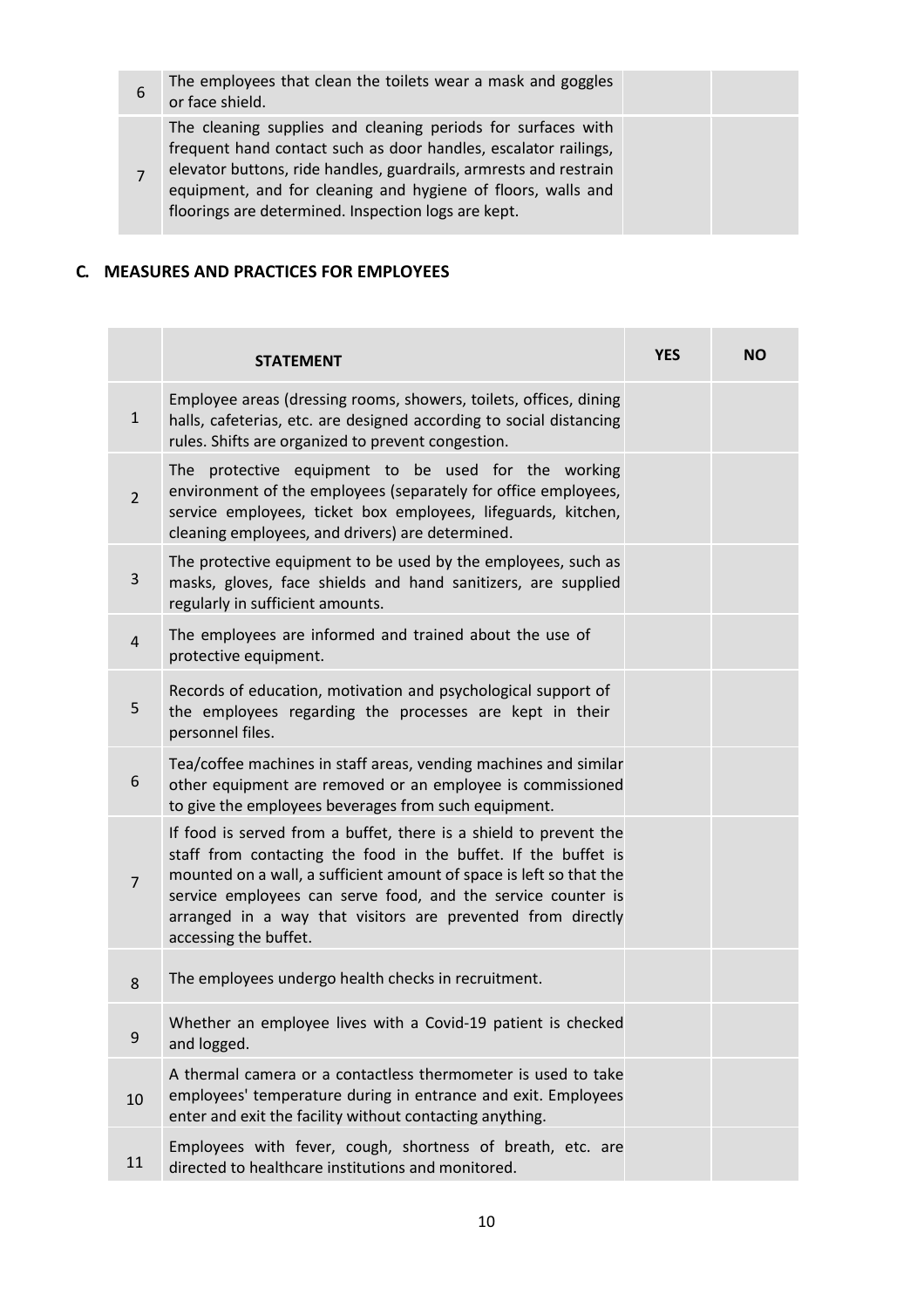|    | Temporary employees undergo health checks.                                                |  |
|----|-------------------------------------------------------------------------------------------|--|
| 13 | There is a protocol in place regarding the ages and chronic<br>diseases of all employees. |  |

# **D. SECURITY**

|               | <b>STATEMENT</b>                                                                                                                                                                                                                                                                    | <b>YES</b> | NΟ |
|---------------|-------------------------------------------------------------------------------------------------------------------------------------------------------------------------------------------------------------------------------------------------------------------------------------|------------|----|
|               | Processes of the security department are coordinated with the<br>other departments of the facility.                                                                                                                                                                                 |            |    |
| $\mathcal{P}$ | There are procedures in place to minimize searching visitors by<br>hands instead of using an x-ray device, and to use a mask,<br>disposable gloves, and face protection equipment for each<br>search, and then to wash or clean hands if attendees have to be<br>searched by hands. |            |    |
| $\mathbf{R}$  | The existing evacuation, emergency plans and risk management<br>procedures are reorganized according to the conditions of the<br>pandemic.                                                                                                                                          |            |    |

# **E. VEHICLES**

|              | <b>STATEMENT</b>                                                                                                                                                                    | <b>YES</b> | <b>NO</b> | N/A |
|--------------|-------------------------------------------------------------------------------------------------------------------------------------------------------------------------------------|------------|-----------|-----|
| $\mathbf{1}$ | All passengers in a vehicle wear a mask.                                                                                                                                            |            |           |     |
| 2            | A sufficient amount of hand sanitizers, cologne water and masks<br>are available in vehicles.                                                                                       |            |           |     |
| 3            | Surfaces subject to frequent human contact such as seats, door<br>handles and handle bars are cleaned before each run.                                                              |            |           |     |
| 4            | If a vehicle is owned by the organization, the air conditioning<br>system of the vehicle is regularly cleaned. Air conditioners<br>operate with fresh air from outside the vehicle. |            |           |     |
| 5            | If the organization offers valet parking, the valets clean their<br>hands using appropriate hand sanitizer before and after each<br>parking, and drive with a mask on.              |            |           |     |

# **F. WASTE MANAGEMENT**

| <b>STATEMENT</b>                                                                                    | <b>YFS</b> | <b>NO</b> |
|-----------------------------------------------------------------------------------------------------|------------|-----------|
| Facility management has commissioned an employee to monitor<br>the entire waste management process. |            |           |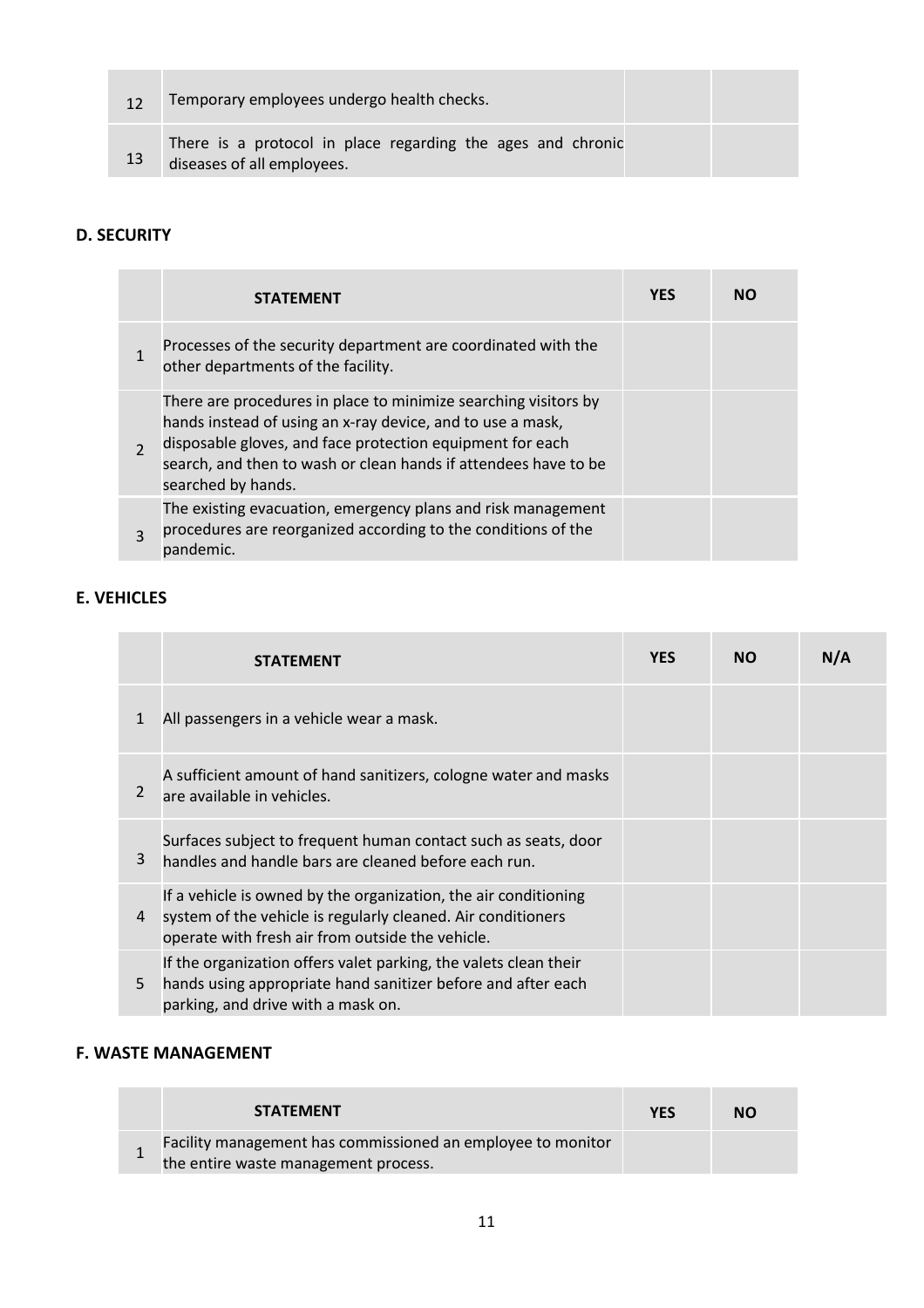| $\overline{2}$ | "Waste Management" is implemented and logged according to<br>the protocol prepared by the facility management.                                                   |  |
|----------------|------------------------------------------------------------------------------------------------------------------------------------------------------------------|--|
| 3              | Logs kept for Waste Management is supervised by the relevant<br>employees.                                                                                       |  |
| 4              | Employees use personal protective equipment (disposable gloves,<br>aprons, surgical mask) while working.                                                         |  |
| 5              | Waste bins and other cleaning equipment are cleaned regularly.                                                                                                   |  |
| 6              | Wastes are duly collected and sorted, and regularly disposed of<br>by the Municipality or Licensed organizations.                                                |  |
| $\overline{7}$ | Garbage rooms are regularly cleaned and sanitized.                                                                                                               |  |
| 8              | Security guards are given hand sanitizers and disposable napkins<br>for use after exchanging items (identity cards, etc.), and garbage<br>bags for their wastes. |  |

# **G. INSECT AND PEST CONTROL**

|                | <b>STATEMENT</b>                                                                                                                                                                                                                                          | <b>YES</b> | <b>NO</b> |
|----------------|-----------------------------------------------------------------------------------------------------------------------------------------------------------------------------------------------------------------------------------------------------------|------------|-----------|
| $\mathbf{1}$   | Insect and pest control is implemented and logged according to<br>the protocol prepared by the facility management.                                                                                                                                       |            |           |
| $\overline{2}$ | There is a supervisor of insect and pest control.                                                                                                                                                                                                         |            |           |
| 3              | The supervisor supervises insect and pest control practices, and<br>take actions where necessary.                                                                                                                                                         |            |           |
| $\overline{4}$ | Employees wear personal protective equipment (disposable<br>gloves, surgical mask, bonnet, face/eye shield, rubber boots,<br>overalls) while performing insect and pest control.                                                                          |            |           |
| 5              | Pest Control Plan, Service Supervisor Certificates, MSDSs, Official<br>Documents (Responsible Director, Service Competence, etc.),<br>Service Agreement, Insurance Policies of the service provider are<br>available in the insect and pest control file. |            |           |
| 6              | Pesticides are applied regularly or a pest control company is<br>provides support under the pest control program.                                                                                                                                         |            |           |
| $\overline{7}$ | If it is the organization that performs disinfestation, properly<br>trained employees perform and log this task.                                                                                                                                          |            |           |
| 8              | All spaces opening to outside, and sewers are arranged to prevent<br>the entry of pests (insects, rodents, etc.), odor release and sewer<br>backflow.                                                                                                     |            |           |

# **H. PURCHASING, CARGO HANDLING AND STORAGE**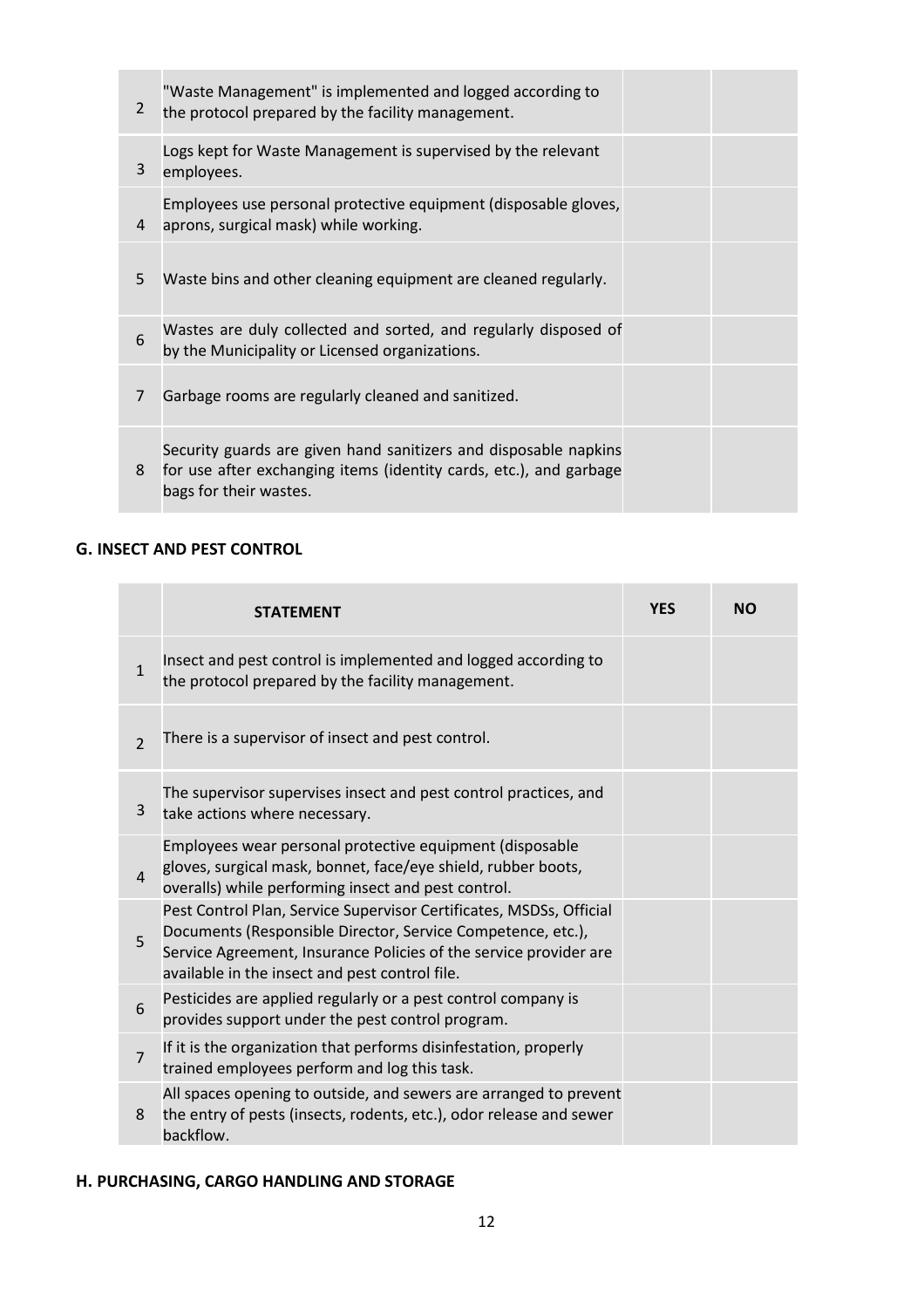|              | <b>STATEMENT</b>                                                                                                                                                                                                                                                                               | <b>YES</b> | <b>NO</b> |
|--------------|------------------------------------------------------------------------------------------------------------------------------------------------------------------------------------------------------------------------------------------------------------------------------------------------|------------|-----------|
| $\mathbf{1}$ | The entire procedure to be followed with regard to purchasing,<br>cargo handling and storage activities is carried out according to a<br>protocol prepared by the management, and monitored and<br>logged by the relevant supervisor.                                                          |            |           |
| 2            | Sanitation devices, and necessary instruments and equipment for<br>hand and body hygiene are available in purchasing, cargo<br>handling and storage areas. Unauthorized access to such areas is<br>restricted.                                                                                 |            |           |
| 3            | Employees of these areas use personal protective equipment<br>(mask, gloves, goggles or face shield).                                                                                                                                                                                          |            |           |
| 4            | Appropriate measures are taken to prevent any contact between<br>facility employees and suppliers that temporarily enter the<br>facility's units that procure and produce food products, and to<br>maintain social distancing and perform the duties with personal<br>protective equipment on. |            |           |
| 5            | Measures are taken to ensure minimum human contact for goods<br>in their journey from the supplier to the warehouse.                                                                                                                                                                           |            |           |
| 6            | Goods to be purchased by the purchasing unit are chosen among<br>packaged products with appropriate quality from approved<br>suppliers.                                                                                                                                                        |            |           |

# **I. EMERGENCY AND ISOLATION**

**Contract Contract** 

|                | <b>STATEMENT</b>                                                                                                                                                                                                           | <b>YES</b> | NΟ |
|----------------|----------------------------------------------------------------------------------------------------------------------------------------------------------------------------------------------------------------------------|------------|----|
|                | protocol (including Epidemics Crisis Management<br>The<br>requirements) to be implemented, and the persons and<br>organizations to contact in emergency and if patients,<br>symptomatic or suspected cases are identified. |            |    |
| $\overline{2}$ | Details of the persons and organizations to contact in emergency<br>are shared in relevant places and by necessary means.                                                                                                  |            |    |
| 3              | The employees are informed about the action plan to follow if<br>visitors show symptoms (coughing, weakness, high fever, etc.)<br>while entering, or during their stay in, the facility.                                   |            |    |
| 4              | When an employee thinks that they have Covid-19 or show<br>symptoms of the disease, this is reported to the relevant<br>supervisor.                                                                                        |            |    |